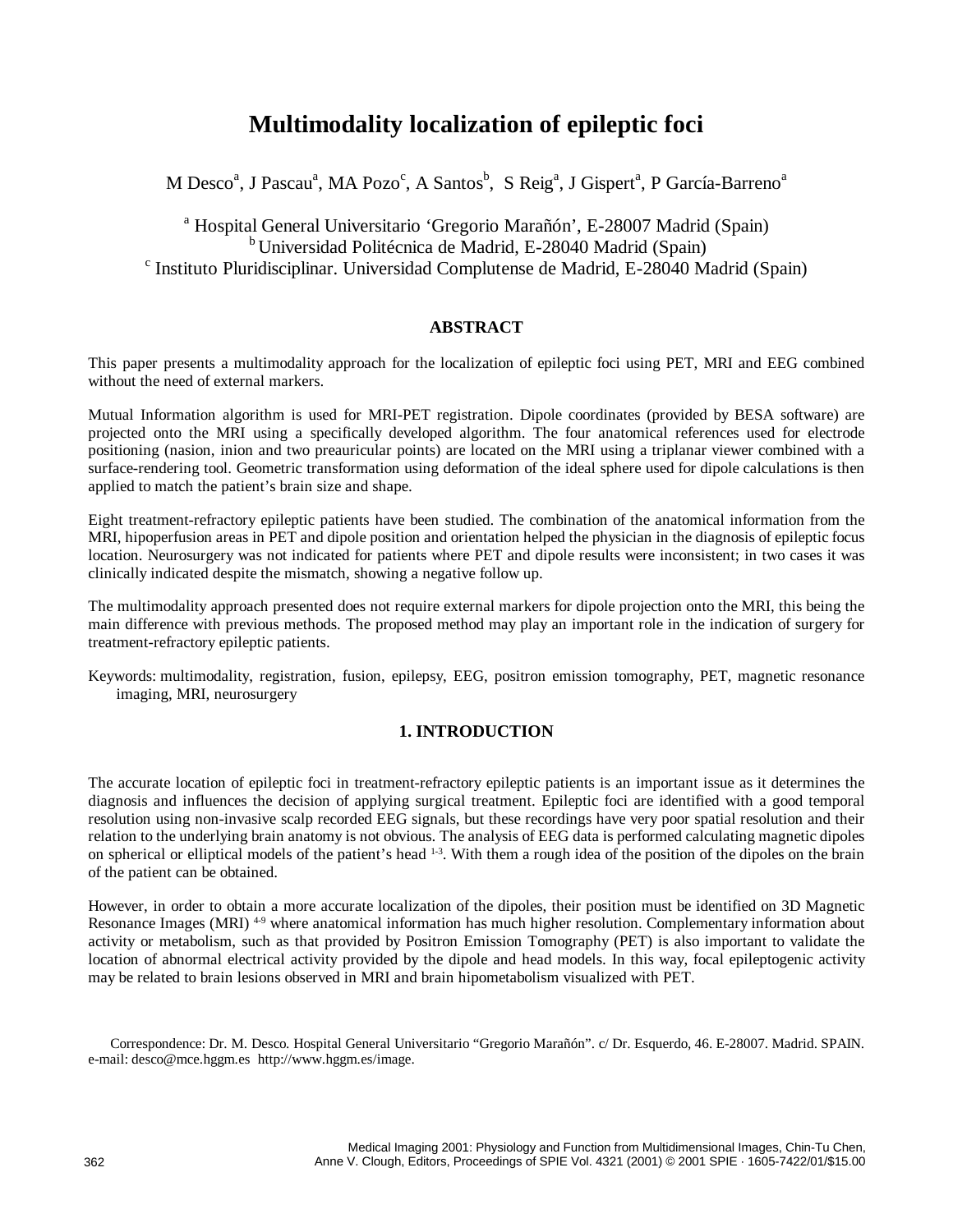Registration of dipole locations with MRI and/or PET volumes has been achieved using external skin markers visible in MRI (and possibly PET) images, placed on the locations that correspond to the EEG electrodes 4, 6, 9, 10, or on some of the anatomical landmarks that define the 10-20 reference system 11-13. These points are easily identified on MRI volumes and allow for the dipole projection on these images.

However, the use of external markers has several drawbacks. Sometimes, previously acquired MRI are available but cannot be used if they do not include the markers. In other cases, the PET, MRI or EEG acquisitions are performed at different facilities and/or dates, making difficult or even impossible the use of the same external markers. For these cases and also for reasons of patient comfort and simplicity of the acquisition protocols, the registration of MRI, PET and EEG data for the dipole localization without marker facilities seems very convenient.

The method presented here employs the maximization of Mutual Information algorithm <sup>14, 15</sup> for the registration of PET and MR images without markers. The coordinates of the dipoles that model the EEG recording are then projected onto the MR image without the need of external markers. Our approach is based on the identification of the anatomical landmarks that define the 10-20 reference system using 3D tri-planar views and surface rendering of the MR. This method has been tested on several patients and provides a way to link the EEG dipole locations to their underlying anatomy. As these patients are candidates to surgical treatment, the contribution of this process may be a significant support to other imaging techniques that do not always provide definitive results.

# **2. MATERIALS AND METHODS**

The study group includes eight treatment refractory epileptic patients. In this work we have studied their MRI (T1 or T2 weighted sequences), PET scan and EEG dipole localization.

#### **2.1. EEG acquisition and source localization**

EEG electrode positioning followed the 10-20 International System of Electrode Placement. EEG activity was recorded with a 62-channel Neuroscan equipment (Neuroscan Labs, Sterling, USA), using a common average reference. EEG activity was recorded for 15 to 20 min in resting conditions with the eyes closed, and digitally filtered below 2Hz and above 20 Hz.

The recorded epileptiform discharges were identified by visual inspection of EEG in search of interictal spikes or sharp waves. EEG epochs of 1024 ms centered on the negative peak of the discharge were collected and averaged (range 36 to 180 epochs).

Brain Electric Source Analysis software (BESA v.2.2 from MEGIS Software GmbH, Munich, Germany) was used for dipole source modeling. This program uses a simple four-shell spherical head model, with the shells representing the brain, cerebrospinal fluid (CSF), skull and scalp 3, 16. The thickness and conductivities of the layers required by the model were: 70 mm for the cortical surface radius, 72 mm for CSF, 7 mm for skull thickness and 6 mm for scalp, being 85 mm the outer layer sphere radius. Conductivities were 0.33, 1.0, 0.0042 and 0.33 mhos/m for brain, CSF, skull and scalp respectively.

Spatio-temporal fixed dipole modeling was performed according to following strategy:

- A. A first dipole fitting was performed for the whole epochs of 1024 ms.
- B. A second fitting was constrained to the epoch of the spike itself (51-108 ms) at the same location.

A residual variance smaller than 10% was considered an appropriate fit.

With these model parameters, BESA software calculates an equivalent dipole at the appropriate location within the electrical head model described above. This process is guided by the operator, who formulates hypothesis about the number of sources and their location. The solution found by the program consists of one or several dipoles with their origin, orientation and moment expressed in the 10-20 coordinate system. These sources are drawn on the spherical head model, giving a rough estimation of their anatomical position (**Figure 1**).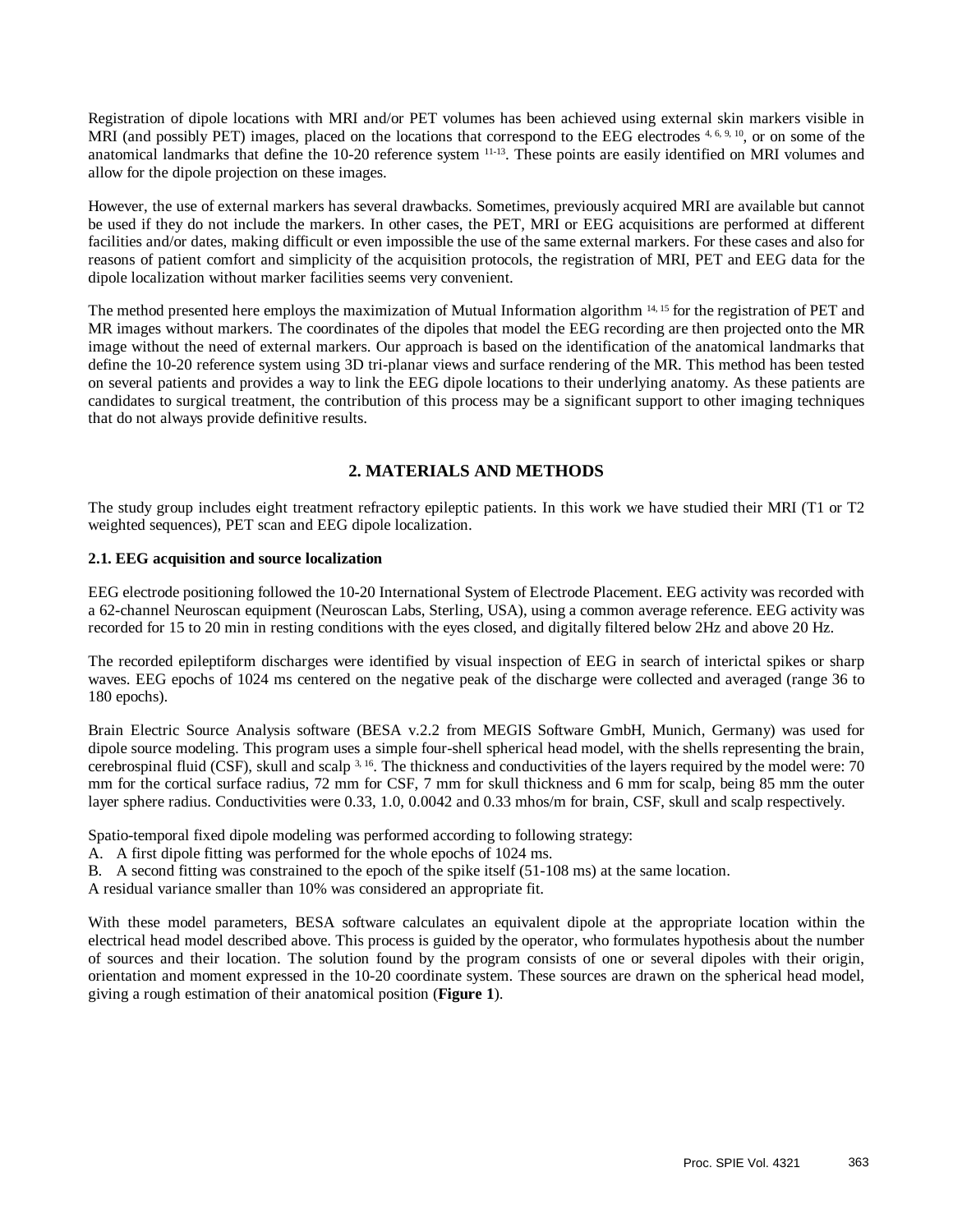

**Figure 1.** Standard graphical output of BESA software for source location (four-shell head model)

#### **2.2. MR-PET registration**

The algorithm used in this step is based on the maximization of Mutual Information (MI) initially proposed by  $14$  and  $15$ . Mutual Information is a concept taken from information theory that represents the degree of dependence of two random variables *A* and *B* by measuring the distance between the joint distribution  $p_{AB}(a,b)$  and the distribution associated with the case of complete independence  $p_A(a) \cdot p_B(b)$  <sup>14</sup>. This concept is related to the entropy of the random variables by the equation:<br> $L(A, B) = L(A) + L(B) = L(A, B) = L(A \mid B) = L(B) + L(B) + L(B) = L(A)$ equation:

$$
I(A, B) = H(A) + H(B) - H(A, B) = H(A) - H(A | B) = H(B) - H(B | A)
$$
\n<sup>(1)</sup>

where  $I(A,B)$  represents the mutual information between *A* and *B*.  $H(A)$  and  $H(B)$  are the entropies of these random variables, *H(A,B)* their joint entropy, and *H(A|B)* and *H(B|A)* the conditional entropies. The entropy provides information on the amount of uncertainty about a random variable;  $I(A, B)$  is the reduction of uncertainty of a random variable  $A$  by the knowledge of another variable *B*. The entropies are calculated as:

$$
H(A) = -\sum_{a} p_{A}(a) \cdot \log_2 p_{A}(a) \qquad H(A,B) = -\sum_{a,b} p_{AB}(a,b) \cdot \log_2 p_{AB}(a,b) \tag{2}
$$

Working with images, the probability density function can be estimated by the histogram, usually very easy to obtain. The optimum geometrical transformation *T* that registers two images will maximize the information of one image that is explained by the other. If *B* is the image to be transformed and *A* is the reference, the aim of the algorithm is to find *T* that maximizes *I(A,T(B))*. Then the calculation of the registration corresponds to the maximization of MI depending on the parameters that describe the transformation. As in our study both images come from the same patient, the registration consists of a rigid body transformation (6 parameters: rotations around the three axis and three translations). For the calculation of the joint histogram we have followed  $14$ , that estimates the joint histogram  $H(A,T(B))$  using partial volume interpolation. This interpolation scheme does not create new intensity values in every iteration of the optimization, improving the accuracy of the results as compared to nearest neighbor or trilinear interpolation.

A multiresolution approach has been used to maximize *I(A,T(B))*. This method improves the speed of the search and the stability of the resulting transformation. The six parameters (three translations and three rotations) are calculated with progressive user selectable subsampling steps in the range 884, 442, 221, 111 (X, Y and Z subsampling). 442 and 221 steps were used in all the cases providing accurate results. The optimization strategy chosen was Simplex algorithm <sup>17</sup> that, according to 18, is a good compromise between speed and simplicity of implementation since it does not require evaluation of the MI gradient. The solution was found in 4 minutes on average on a standard PC workstation (Intel PIII 800 MHz., 256 Mb RAM). MR was the reference volume in all the cases, and PET scan was transformed to fit MR dimensions.

#### **2.3. Dipole projection onto MRI coordinate system**

Once MR image and PET scan are registered, same coordinates in both images represent same geometrical location on the patient's head. Transferring the dipole onto the MR image implies that the three modalities will be co-registered.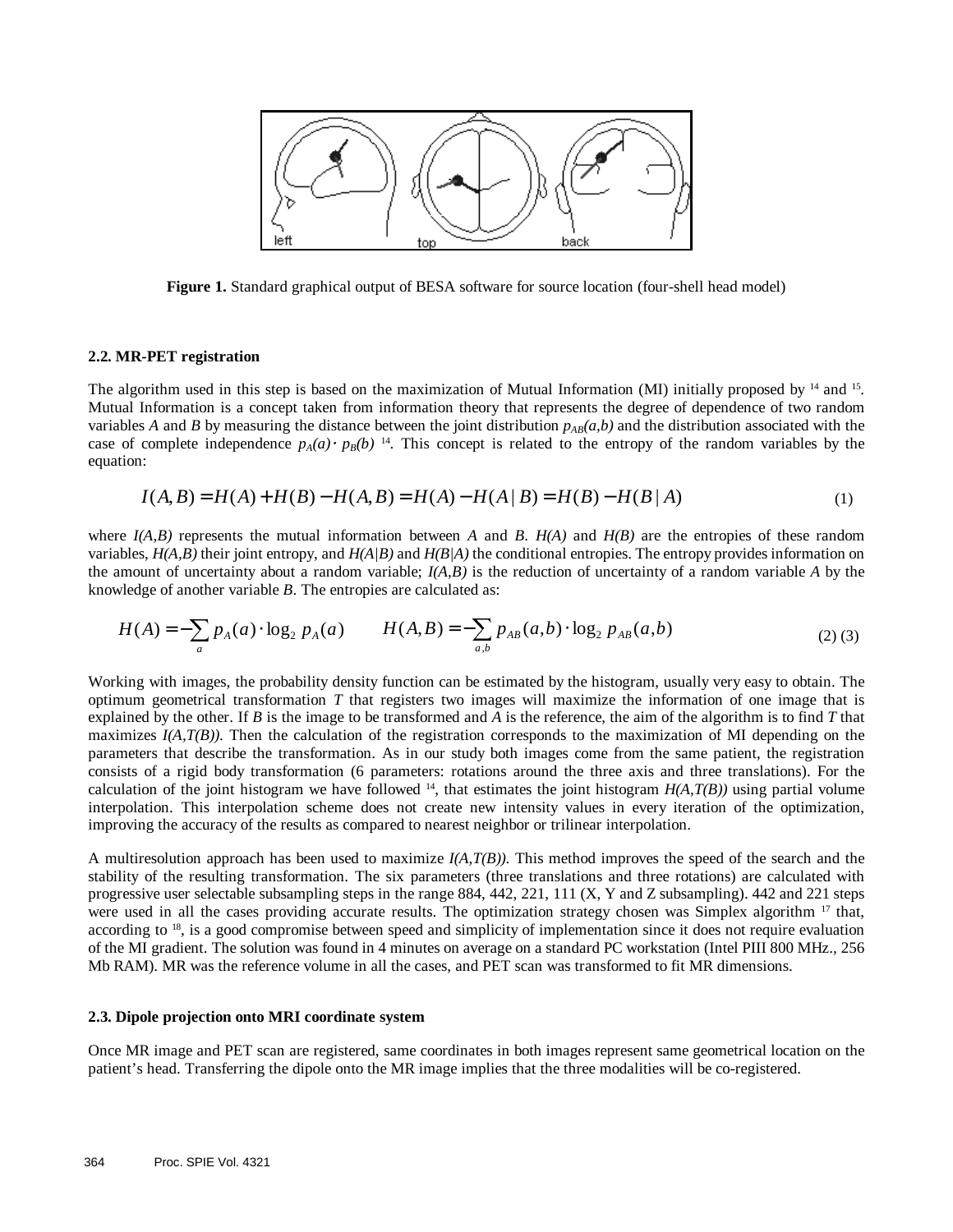The coordinate axis were calculated in the MRI using the four anatomical landmarks that define the 10-20 International System: nasion (N), inion (I) and both pre-auricular points (PreL and PreR). A specific application was developed to find the positions of these points in the MRI. A skin surface rendering combined with a triplanar 3D viewer allowed the user to manually identify these references (**Figure 2**).



**Figure 2.** Two landmarks identified on the MRI surface rendering.

Once the four landmarks are set, the dipole coordinate system can be determined. First, the three unitary vectors are calculated:  $v^N$  from inion to nasion,  $v^{LR}$  from the right pre-auricular point to the left one, and  $v^{CZ}$  from the middle point of the segment nasion-inion being perpendicular to the other two. During EEG acquisition, and according to the 10-20 coordinate system, the electrodes were positioned dividing both N-I and PreL-PreR half circumferences in 10 parts. For that reason, at 18 degrees (180/10) steps starting from N, I, PreL and PreR we locate the electrodes Frontal Pole (FP), Occipital Pole (OP), T7 and T8. Theoretically, the center of the electrodes sphere should be the crossing point of the lines PF-OP and T7-T8. If these lines do not intersect, the sphere center is set at the point with minimum distance to both lines (**Figure 3**). The sphere center should be near the bottom of the third ventricle, and about 5 mm. anterior to the posterior commissure <sup>10</sup>. In all the cases, this issue helped the operator in the decision about the accuracy in the selection of the four 10-20 system references. If the sphere center was not centered in the image and far away from the described location, the reference selection was repeated before proceeding.



**Figure 3.** The dipole coordinate system calculated from the four 10-20 anatomical references, (nasion, inion and preauricular points), showing the unit vectors and the sphere centre.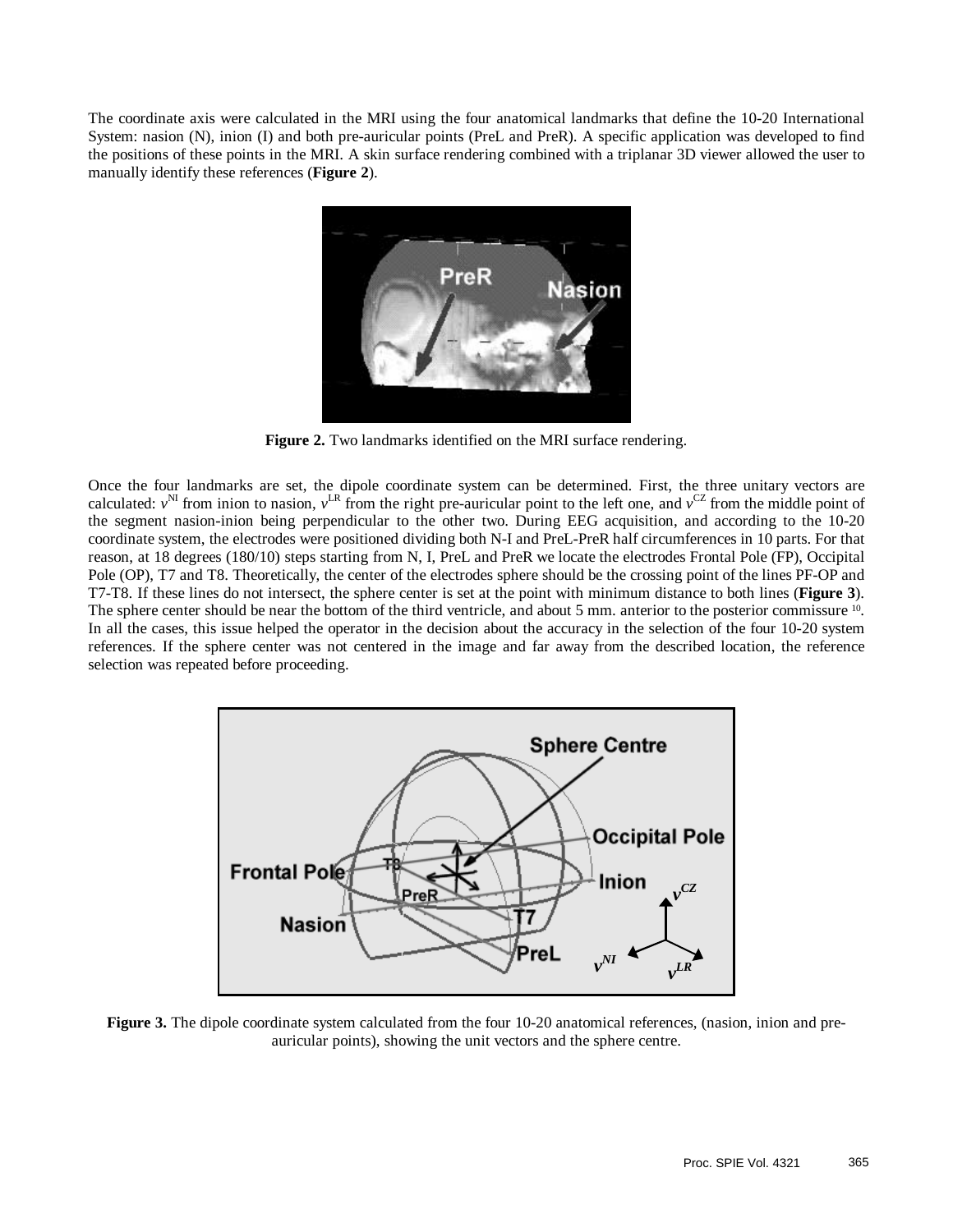The dipole data provided by BESA (Cartesian coordinates *x*, *y* and *z*) are transferred onto the MRI using the coordinate system defined by the unitary vectors and the sphere center. The outer sphere has a radius of 85 mm in the BESA four-shell head model. This simple model is then adjusted to the patient's actual head dimensions. Dipole coordinates are scaled to the *x*, *y* and *z* radius measured from the center of the sphere in the MRI. The method is summarized in equation 4, and figure 4 shows an example of the result.

$$
\begin{bmatrix} D'_{x} \\ D'_{y} \\ D'_{z} \\ 1 \end{bmatrix} = \begin{bmatrix} v_{x}^{M} & v_{y}^{M} & v_{z}^{M} & C_{x} \\ v_{x}^{LR} & v_{y}^{LR} & v_{z}^{LR} & C_{y} \\ v_{x}^{CZ} & v_{y}^{CZ} & v_{z}^{CZ} & C_{z} \\ 0 & 0 & 0 & 1 \end{bmatrix} \begin{bmatrix} s_{x} & 0 & 0 & 0 \\ 0 & s_{y} & 0 & 0 \\ 0 & 0 & s_{z} & 0 \\ 0 & 0 & 0 & 1 \end{bmatrix} \begin{bmatrix} D_{x} \\ D_{y} \\ D_{z} \\ 1 \end{bmatrix}
$$

*D' Dipole coordinatesin MRI system* ≡ *D Dipole coordinatesin 10 - 20 system* ≡

(4)

 $v^{NI}$ ,  $v^{LR}$ ,  $v^{CZ}$   $\equiv$  *Unitary vectors from 10* - 20 *system* 

 $C \equiv$  *Sphere centre*(10 *-* 20 *system origin*)

 $r_x, r_y, r_z \equiv Head$  *radii measured from C*  $s_x = \frac{r_x}{85}$ ,  $s_y = \frac{r_y}{85}$ ,  $s_z = \frac{r_z}{85}$  *Scale factors* 



**Figure 4.** Dipole projection onto the patient's MRI and the sphere used in the electrical head model.

## **2.4. Image fusion**

When PET and EEG are registered to the MRI, the three modalities can be displayed together to help the physician in the decision about the appropriate surgical indication for the patient. Several image fusion tools are available for this step: curtain mode is very useful to check image registration accuracy, while color fusion is able to show the combined information of the three modalities together in one image (**Figure 5**).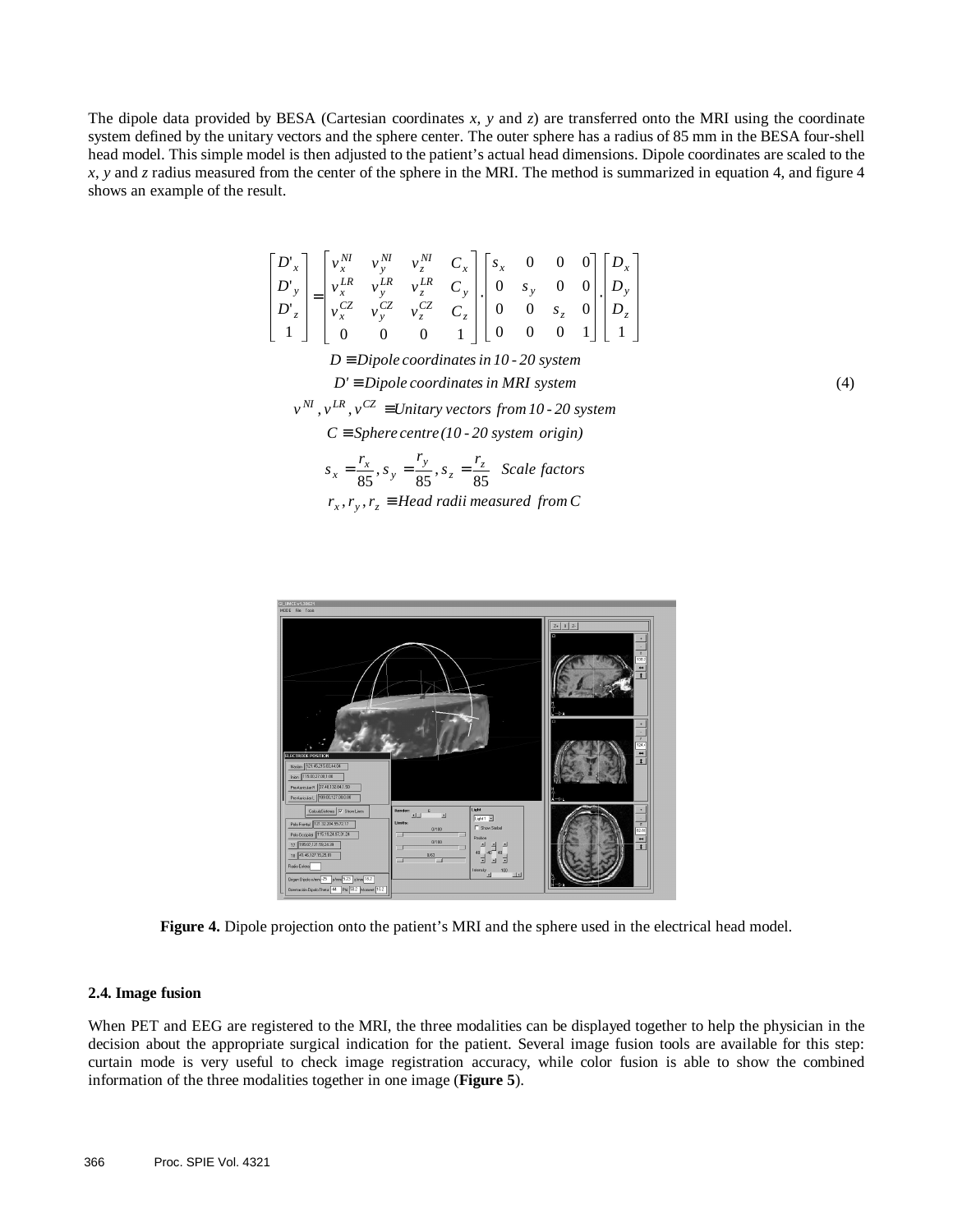

**Figure 5.** *Curtain mode* visualization tool is used to check the quality of the registration process.

# **3. RESULTS AND DISCUSSION**

The dipole location in relation with the underlying anatomy was studied in eight patients. For all the patients, the dipole was projected onto the MRI and PET scan was registered to the MRI according to the described methods. The physician compared the location of dipoles and hipoperfusion areas obtained from the PET. MRI provided the anatomical structure underlying these areas, and in some patients showed pathological abnormalities (**Figure 6** and **Figure 7**). In six patients, the combined information was consistent and surgery was indicated. The postoperative follow-up showed a decrease in the epileptic attacks, evaluating the outcome of the intervention as positive for those patients. The combined techniques didn't match in two cases, and the decision was made on the basis of the PET results, despite the different dipole location. These patients were also operated but the follow-up did not show significant improvement.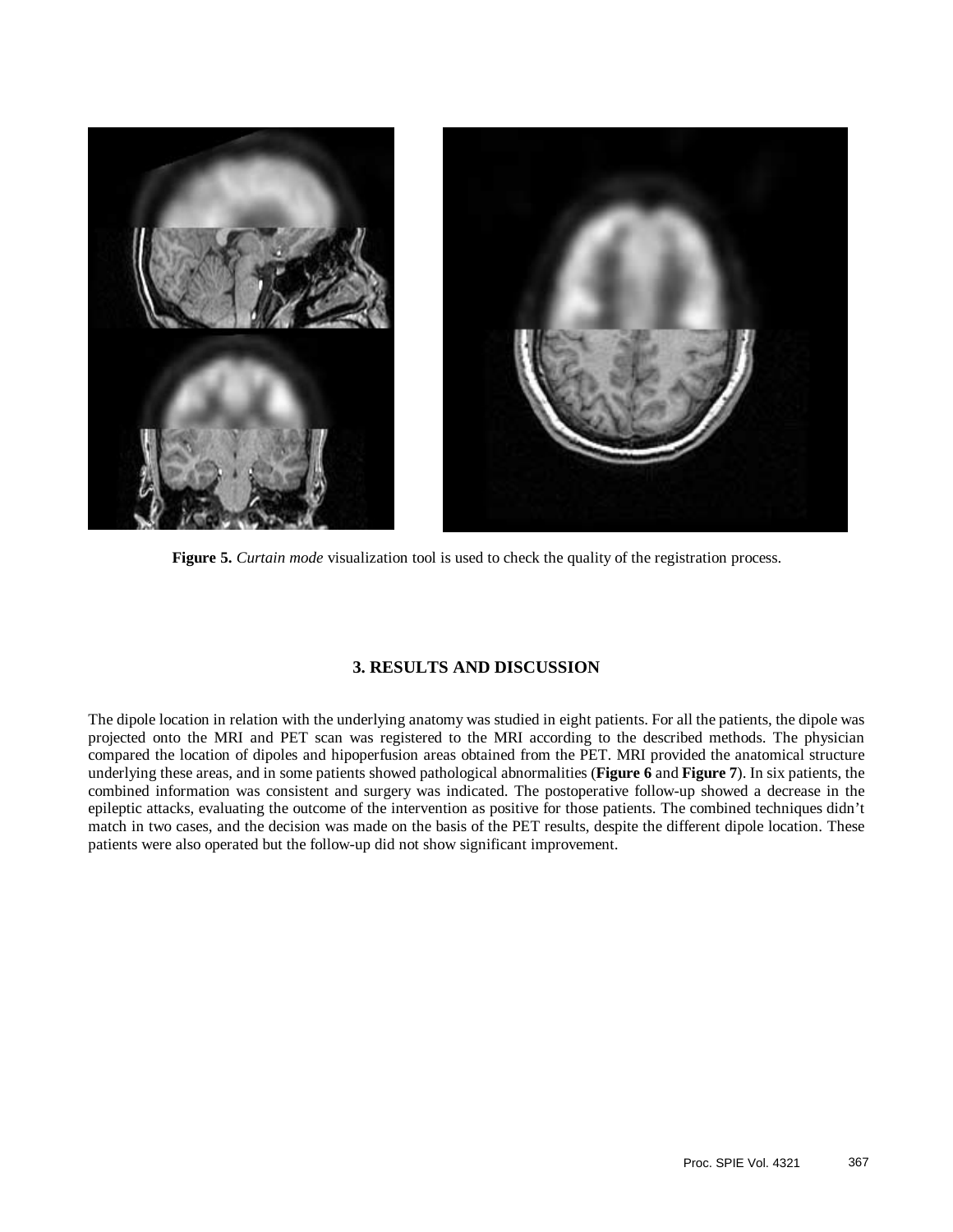

**Figure 6.** Dipole location results on a patient's MRI. The dipole appears in a Left Temporal area.



**Figure 7.** Axes cross on the dipole position provided by BESA and transferred to the MRI and PET. Mesial sclerosis is visible on the MR image (*left*) in the area where the dipole is located. PET asymmetry in that area is also clearly visible (*right*).

The results show that this technique may be useful for checking the anatomical origin of the EEG source location, improving the rough dipole positioning provided by BESA. The manual identification of the four 10-20 system anatomical references seems to be accurate enough to locate the dipole on the MRI, according to clinical criteria. The MRI-PET registration provides also complementary information to the physician.

A limitation of our work is that no objective assessment of the method accuracy can be obtained, since there is no 'gold standard technique' to compare with. On the other hand, the BESA approximations are reported to yield errors in the range of 1-2 cm due to the approximations that support the four sphere model<sup>1, 2, 19</sup>. For this reason, only clinical evaluation of the results can be provided.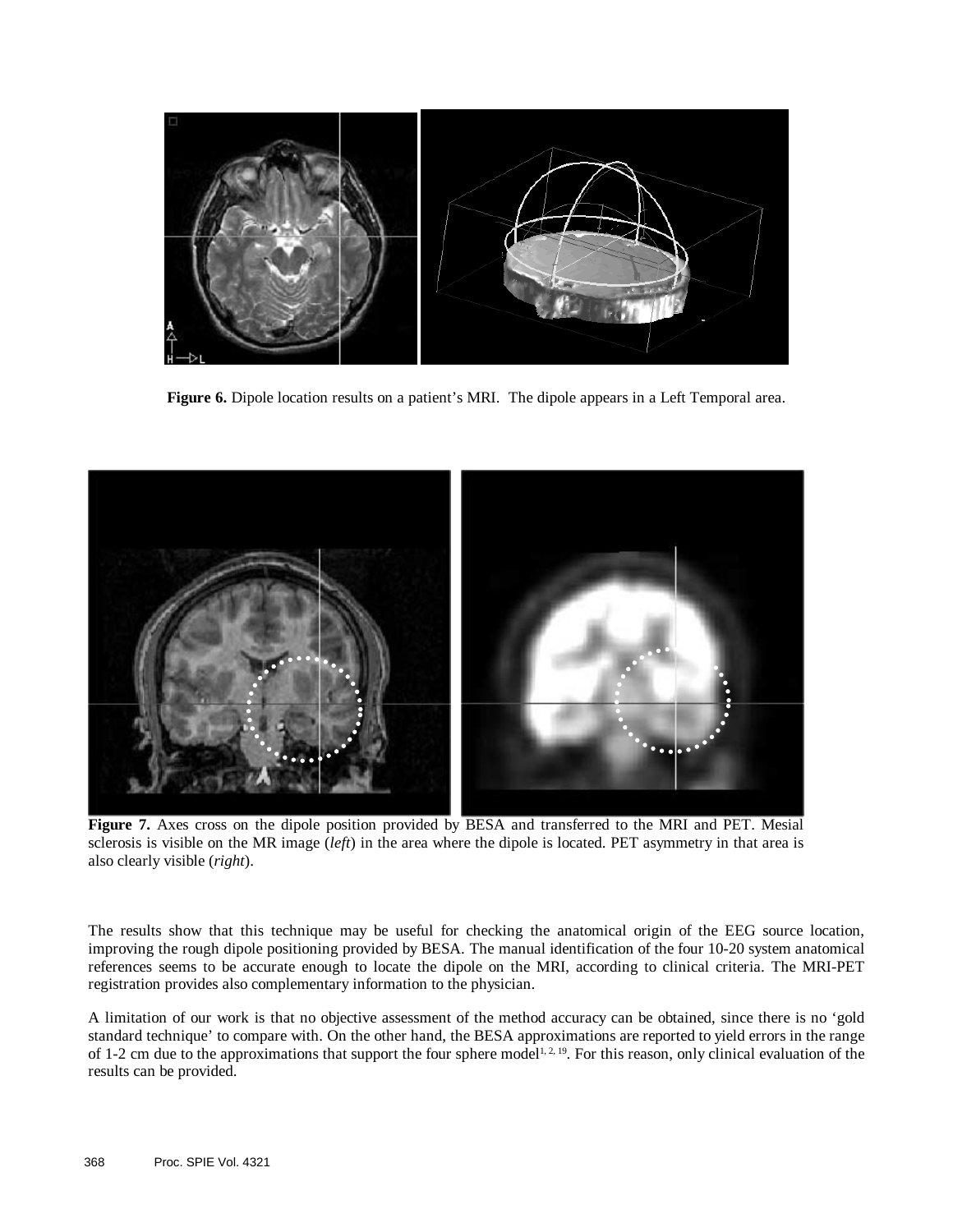The goal of depicting the dipole position together with the MRI anatomical data and PET functional information is clinically very interesting. As an alternative to the described method, several authors propose the use of patient's MRI to improve the calculation of dipole position <sup>7</sup>. There is also a commercial package – CURRY<sup>®</sup> from Neuro Scan Labs –, that using the electrode position information obtained from external markers, solves the EEG inverse problem in a realistic head model20. These methods do not avoid however the registration of the electrodes location to the MRI, although they seem to be the best technical solution for EEG source localization.

As a difference with other approaches based on external markers, our procedure can be used either in prospective or retrospective way. This overcomes the problem of obtaining the MRI image with the external markers, and allows for the use of almost any MRI diagnostic study of the patient, acquired before or after the EEG.

As a conclusion, the results show that projection of EEG dipole data onto MRI and PET may play a key role in the indication of surgery for the treatment of refractory epileptic patients, provided it is simple and easy to perform.

### **ACKNOWLEDGEMENTS**

This work was supported in part by projects TIC99-1085-C002, CM 8.5/23/99, CM 08.1/049/98, CM III PRICYT and FIS-00/0036.

## **REFERENCES**

- 1. B. J. Roth, M. Balish, A. Gorbach, and S. Sato, "How well does a three-sphere model predict positions of dipoles in a realistically shaped head?," *Electroencephalogr Clin Neurophysiol*, vol. 87, pp. 175-84, 1993.
- 2. B. N. Cuffin, D. L. Schomer, J. R. Ives, and H. Blume, "Experimental tests of EEG source localization accuracy in spherical head models," *Clin Neurophysiol*, vol. 112, pp. 46-51, 2001.
- 3. M. Scherg and T. W. Picton, "Separation and identification of event-related potential components by brain electric source analysis," *Electroencephalogr Clin Neurophysiol Suppl*, pp. 24.37, 1991.
- 4. E. Rodin, M. Rodin, R. Boyer, and J. Thompson, "Displaying electroencephalographic dipole sources on magnetic resonance images," *J Neuroimaging*, vol. 7, pp. 106-10, 1997.
- 5. B. Wang, C. Toro, T. A. Zeffiro, and M. Hallett, "Head surface digitization and registration: a method for mapping positions on the head onto magnetic resonance images," *Brain Topogr*, vol. 6, pp. 185-92, 1994.
- 6. S. S. Yoo, C. R. Guttmann, J. R. Ives, L. P. Panych, R. Kikinis, D. L. Schomer, and F. A. Jolesz, "3D localization of surface 10-20 EEG electrodes on high resolution anatomical MR images," *Electroencephalogr Clin Neurophysiol*, vol. 102, pp. 335-9, 1997.
- 7. B. H. Brinkmann, T. J. O'Brien, M. A. Dresner, T. D. Lagerlund, F. W. Sharbrough, and R. A. Robb, "Scalprecorded EEG localization in MRI volume data," *Brain Topogr*, vol. 10, pp. 245-53, 1998.
- 8. I. Merlet, L. Garcia-Larrea, J. C. Froment, and F. Mauguiere, "Simplified projection of EEG dipole sources onto human brain anatomy," *Neurophysiol Clin*, vol. 29, pp. 39-52, 1999.
- 9. J. Sijbers, B. Vanrumste, G. Van Hoey, P. Boon, M. Verhoye, A. Van der Linden, and D. Van Dyck, "Automatic localization of EEG electrode markers within 3D MR data," *Magn Reson Imaging*, vol. 18, pp. 485-8, 2000.
- 10. V. L. Towle, J. Bolanos, D. Suarez, K. Tan, R. Grzeszczuk, D. N. Levin, R. Cakmur, S. A. Frank, and J. P. Spire, "The spatial location of EEG electrodes: locating the best-fitting sphere relative to cortical anatomy," *Electroencephalogr Clin Neurophysiol*, vol. 86, pp. 1-6, 1993.
- 11. I. Merlet, L. Garcia Larrea, M. C. Grégoire, F. Lavenne, and F. Mauguière, "Source propagation of interictal spikes in temporal lobe epilepsy. Correlations between spike dipole modelling and [18F]fluorodeoxyglucose PET data," *Brain*, vol. 119, pp. 377-92, 1996.
- 12. V. Diekmann, W. Becker, R. Jürgens, B. Grözinger, B. Kleiser, H. P. Richter, and K. H. Wollinsky, "Localisation of epileptic foci with electric, magnetic and combined electromagnetic models," *Electroencephalogr Clin Neurophysiol*, vol. 106, pp. 297-313, 1998.